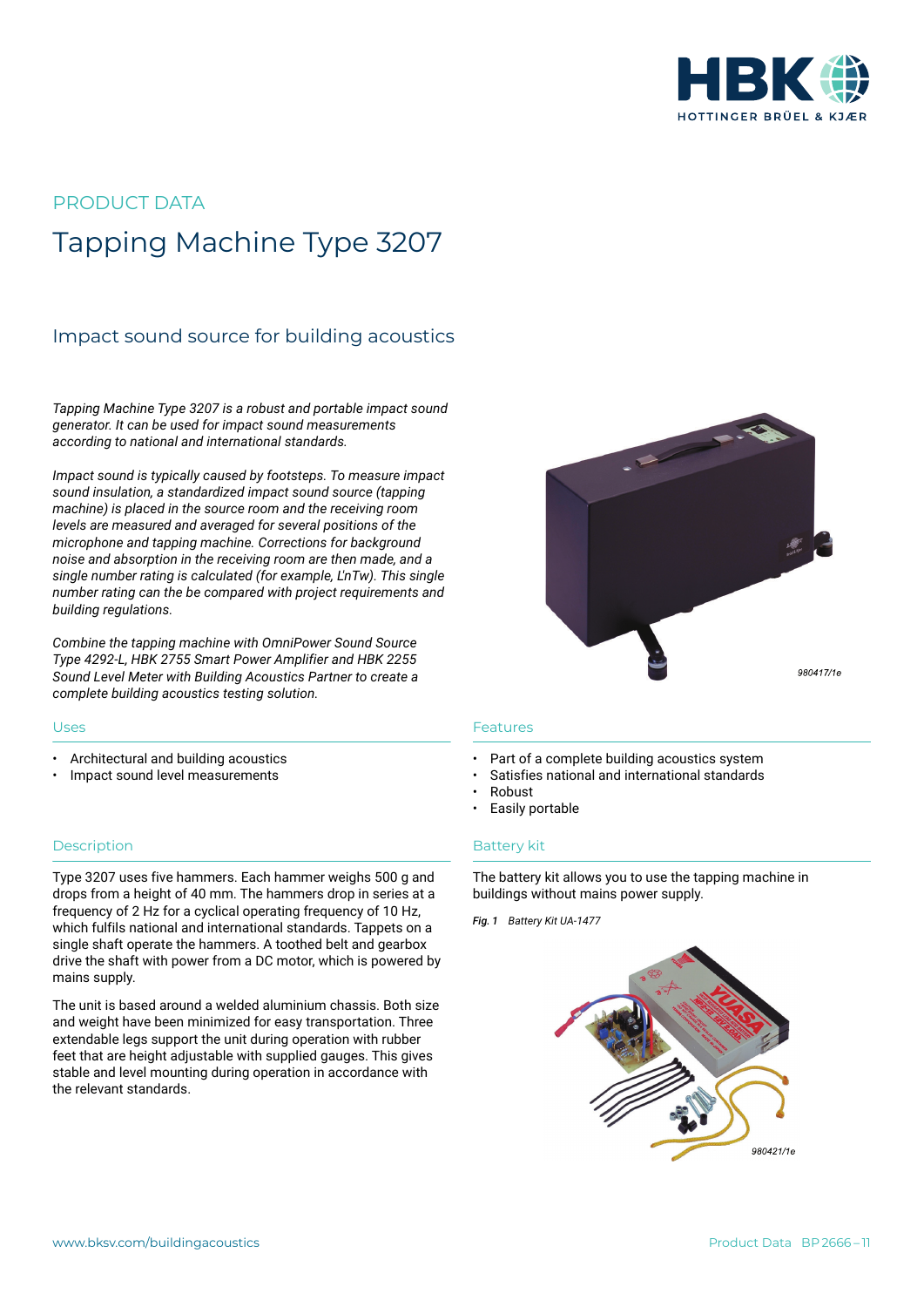|                     | CE-mark indicates compliance with: EMC Directive, Low Voltage Directive and Machinery Directive.<br>C-Tick mark indicates compliance with the EMC requirements of Australia and New Zealand.                                                                                                                                                     |
|---------------------|--------------------------------------------------------------------------------------------------------------------------------------------------------------------------------------------------------------------------------------------------------------------------------------------------------------------------------------------------|
| Safety              | EN/IEC 61010-1 and UL 61010-1: Safety requirements for electrical equipment for measurement, control and<br>laboratory use.                                                                                                                                                                                                                      |
| <b>EMC Emission</b> | EN/IEC 61000-6-3: Generic emission standard for residential, commercial and light-industrial environments.<br>CISPR 32: Radio disturbance characteristics of information technology equipment. Class B limits.<br>FCC Rules, Part 15: Complies with the limits for a Class B digital device.<br>This ISM device complies with Canadian ICES-001. |
| <b>EMC Immunity</b> | $EN/IEC 61000-6-2$ : Generic standards - Immunity for industrial environments.<br>EN/IEC 61326: Electrical equipment for measurement, control and laboratory use - EMC requirements.<br>NOTE: The above is only quaranteed using accessories listed in this document.                                                                            |
| Temperature         | IEC 60068-2-1 & IEC 60068-2-2: Environmental testing. Cold and dry heat.<br>Operating Temperature: 0 to +40 °C (+32 to 104 °F)<br>Storage Temperature: $-25$ to $+70$ °C ( $-13$ to $+158$ °F)                                                                                                                                                   |
| Humidity            | IEC 60068-2-78: Damp heat: 90% RH (non-condensing at +40 °C (+104 °F))                                                                                                                                                                                                                                                                           |
| Mechanical          | Non-operating:<br>IEC 60068-2-6: Vibration: 0.3 mm, 20 m/s <sup>2</sup> , 10 - 500 Hz<br>IEC 60068-2-27: Shock: 500 m/s <sup>2</sup> , 6 directions<br>IEC 60068-2-29: Bump: 1000 bumps at 250 m/s <sup>2</sup>                                                                                                                                  |
| <b>Enclosure</b>    | IEC 60529: Protection provided by enclosures: IP 20                                                                                                                                                                                                                                                                                              |

## Specifications – Tapping Machine Type 3207

| <b>STANDARDS</b>                | ISO 16283-2<br><b>ISO 140</b><br><b>ISO 717</b><br>DIN 52210<br><b>BS 5821</b><br>ASTMF 492                                                                                                                                                                                                                            |
|---------------------------------|------------------------------------------------------------------------------------------------------------------------------------------------------------------------------------------------------------------------------------------------------------------------------------------------------------------------|
| <b>HAMMERS</b>                  | Five in line, 100 mm between each hammer, single hammer weight 500±12 g                                                                                                                                                                                                                                                |
| <b>IMPACT FREQUENCY</b>         | Each hammer operates at 2 Hz, tapping frequency for unit is 10±0.5 Hz                                                                                                                                                                                                                                                  |
| <b>IMPACT DYNAMICS</b>          | Equivalent free-fall height of hammers 40 mm, extra drop below impact plane at least 4 mm                                                                                                                                                                                                                              |
| <b>REMOTE OPERATION</b>         | Socket: LEMO 4-pole<br><b>Pin 1: 0 V DC. GND</b><br>Pin 2: Power supply for external unit, max. 24 V DC, 1 A<br>Pin 3: For "On": +5 V DC (TTL-Level)<br>Pin 4: For "On": connect to Pin 1<br>Housing: Shield                                                                                                           |
| BATTERY KIT UA-1477 (OPTIONAL)  | Mounting Position: Internally in-unit housing<br>Battery Life: 1.5 hours<br>Battery Type: Maintenance free 12 V/2 Ah lead acid battery<br>Charger Type: Same as mains adapter (see below)<br>Charging Time: 24 hours for a completely discharged battery                                                               |
| <b>ON/OFF SWITCH</b>            | 3 Positions: Remote, Off, On                                                                                                                                                                                                                                                                                           |
| <b>MAINS ADAPTER</b>            | 10.5 - 35 V DC, min. 25 W<br>Socket: LEMO coaxial (can also be used as charging socket)<br>Middle Pin: +10.5 - 35 V DC, Outer ring: 0 V<br>Mains Adapter: Mains Adapter ZG-0429 100 - 240 V AC input, 24 V DC output, max. 45 W<br>Operating temperature: max. +40 °C Can also be used to charge optional battery pack |
| <b>SUPPORTS</b>                 | 3 extendable and height adjustable feet                                                                                                                                                                                                                                                                                |
| <b>DIMENSIONS</b>               | $W \times H \times D$ : 480 × 273 × 155 mm (18.9 × 10.7 × 6.1 in) - feet retracted<br>$W \times H \times D$ : 590 × 273 × 285 mm (23.2 × 10.7 × 11.2 in) - feet extended<br>Weight: 11.5 kg (25 lb) with mains adapter                                                                                                 |
| <b>MAINTENANCE REQUIREMENTS</b> | After 24 hours of operation or once a year (whichever comes first), lubricate with the supplied sewing machine oil<br>according to instructions                                                                                                                                                                        |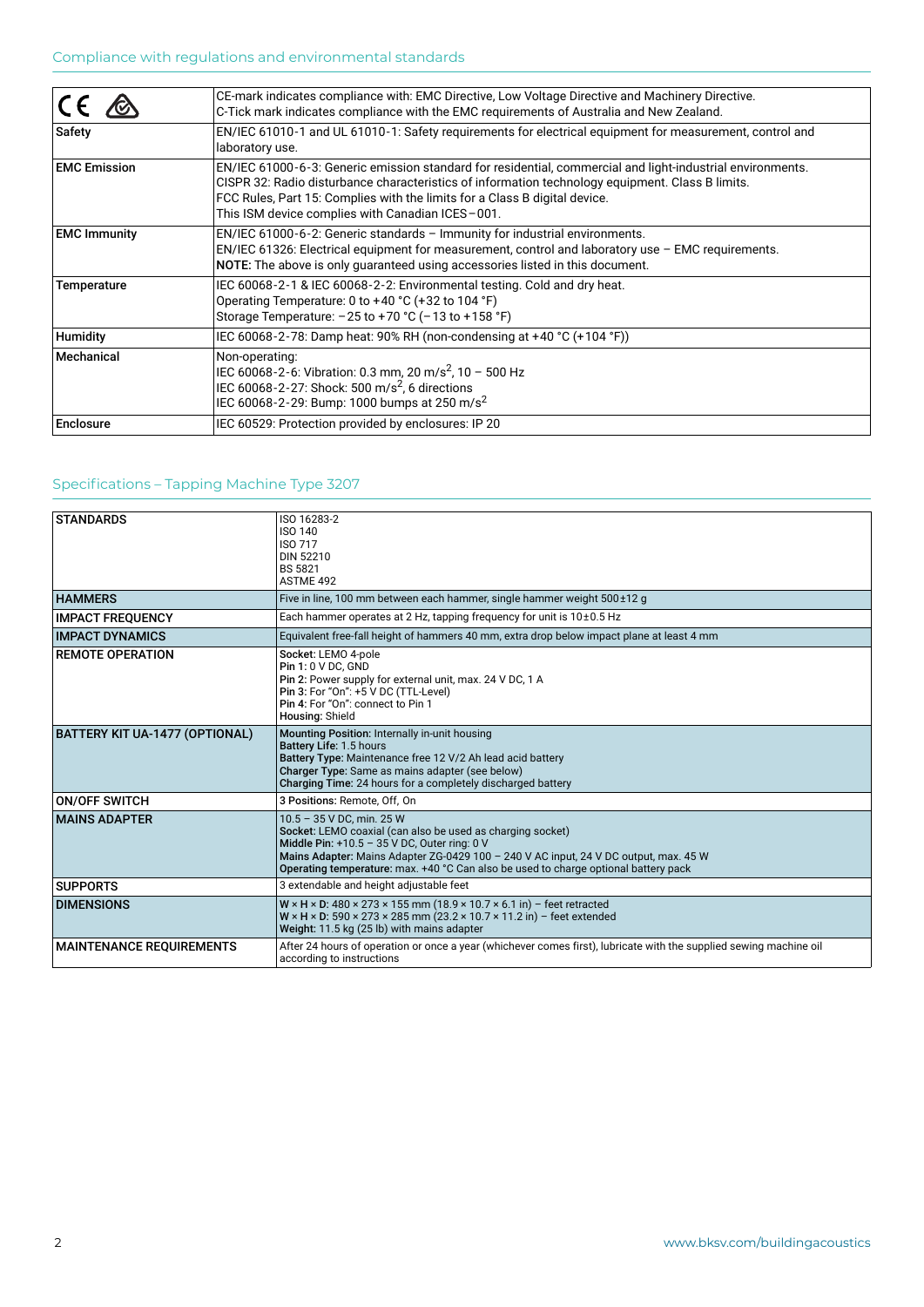## Ordering information

#### 3207 Tapping Machine

includes:

- ZG-0429: Mains Adapter (mains cable country-dependent)
- 2 Gauges for drop-height adjustment
- Oil canister for maintenance

#### Accessories

| UA-1477 | <b>Battery Kit</b>         |
|---------|----------------------------|
| QB-0055 | <b>Replacement Battery</b> |

#### System components

Tapping Machine Type 3207 is part of a complete measurement system, which includes sound sources and a sound level meter with an application for analysing and documenting results

| 4292-L   | <b>OmniPower Sound Source</b>                     |
|----------|---------------------------------------------------|
| 2755     | <b>Smart Power Amplifier</b>                      |
| AO-0673  | Cable, connect HBK 2755 to Type 4292-L            |
| 2255-B-S | Sound Level Meter with Building Acoustics Partner |

*Fig. 2 Complete building acoustics measurement system* 



#### 3207-A Tapping Machine with Battery Kit includes:

- 3207: Tapping Machine (and its included accessories)
- UA-1477: Battery Kit

## Calibration services

| Note: Calibration services are performed by subcontractor |                                             |  |
|-----------------------------------------------------------|---------------------------------------------|--|
| 3207-CAF                                                  | Accredited Calibration of Type 3207         |  |
| 3207-CAI                                                  | Initial Accredited Calibration of Type 3207 |  |
| 3207-CTF                                                  | Traceable Calibration of Type 3207          |  |
| 3207-CTI                                                  | Initial Traceable Calibration of Type 3207  |  |